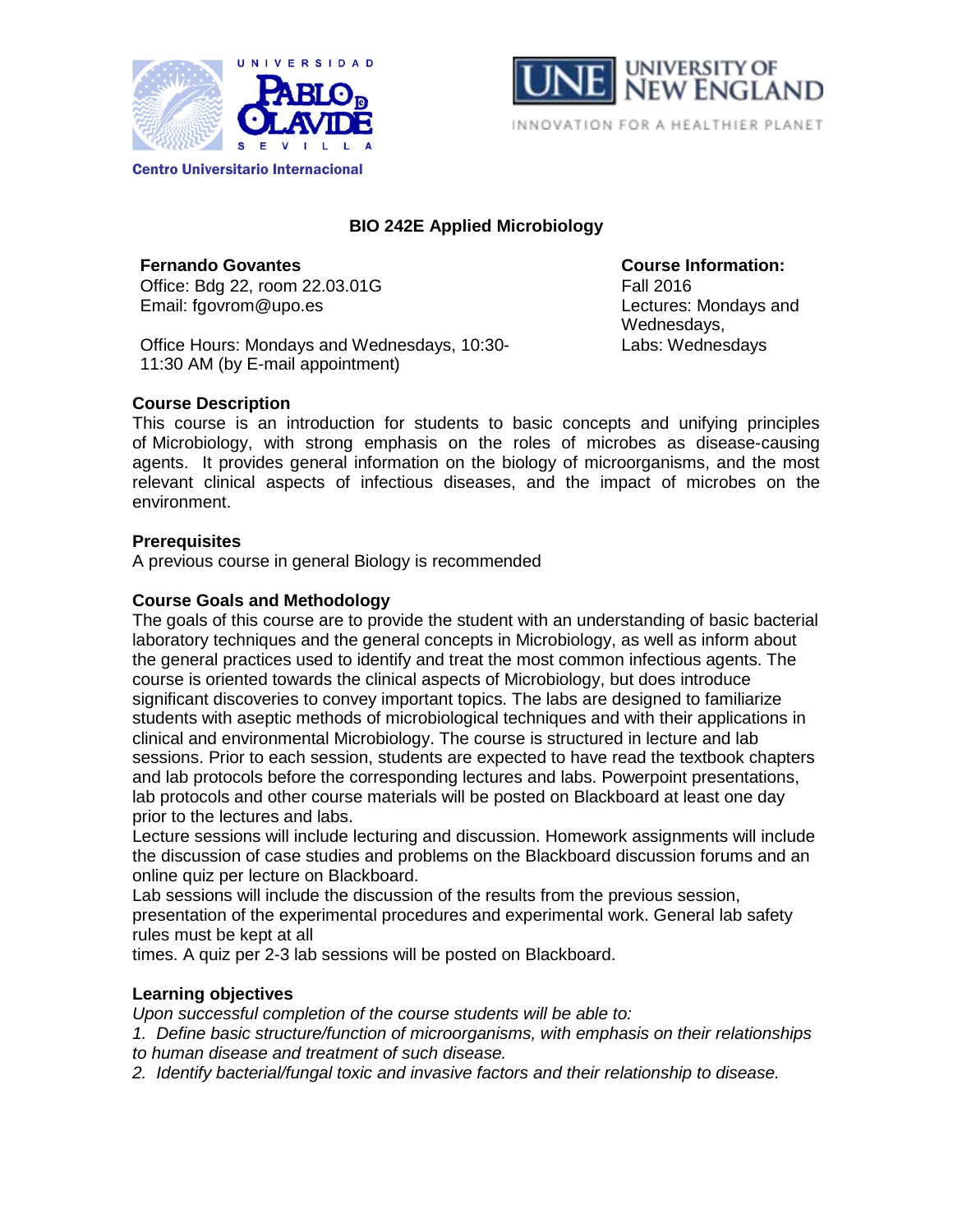*3. Describe the clinical manifestations associated with common bacterial, viral, fungal, and parasitic diseases.*

*4. Classify the mechanisms of antibiotic (antibacterial/antifungal) and antiviral activity, as well*

*as resistance strategies employed by target microorganisms.*

*5. Successfully use basic bacteriological skills in a laboratory or clinical setting.*

#### **Required Texts**

*Microbiology: A Systems Approach. Marjorie Kelly Cowan, 3rd edition. 2012. McGraw-Hill Publishing.*

#### **General course policies**

Use of cell phones, pagers, MP3 players, headphones, texting, etc. is prohibited during class time. Please turn all of these devices to vibrate or off upon entering the classroom. If emergency communications are required, please excuse yourself from lecture/lab. Eating or drinking is strictly forbidden during lecture and lab sessions.

#### **Course requirements and grading:**

Four in-class exams (the lowest score of the four is dropped) will be held during the semester, and a final cumulative exam will be held on the final week of the program. A final lab exam will be held on the last lab session.

Lecture and lab quizzes will be graded automatically and the highest grade of two attempts will count towards the students' grade.

Participation will be evaluated on the basis of the students' contribution to in class and online discussion of the proposed topics and case studies. Grading will be as follows:

| Each in-class exam                                       | 15% (drop lowest score) |
|----------------------------------------------------------|-------------------------|
| Final exam (cumulative)                                  | <b>20%</b>              |
| Lecture quizzes                                          | 10%                     |
| Active participation in classroom and online discussions | 10%                     |
| Laboratory quizzes                                       | 5%                      |
| Laboratory exam (cumulative)                             | 10%                     |
| <b>Total</b>                                             | 100%                    |

Grade Conversion scale:

| Spanish<br>grade | 10 | $9.5 -$<br>9.9 | $9.0 -$<br>9.4 | $8.5 -$<br>8.9 | $8.0 -$<br>8.4 | $.5 -$<br>ч<br>ن. | $7.0 -$ | $6.5 -$<br>6.9 | $6.0 -$<br>6.4 | $5.5 -$<br>5.9 | $5.0 -$<br>5.4 | J.O-<br>4.9 |
|------------------|----|----------------|----------------|----------------|----------------|-------------------|---------|----------------|----------------|----------------|----------------|-------------|
| U.S.<br>grade    |    |                | Δ.             | $B+$           | B              | В                 | B-      | ⌒              |                |                | - -            |             |

• There will be no extra credit work to improve your grade.

There will be no make up labs or practical. Any medical emergency excuse must be followed by a detail written explanation of the problem from a health care professional. All documents must be presented to me on the day of your return to class.

Late assignments are not accepted for grades in this course. Any medical emergency excuse must be followed by a detail written explanation of the problem from a health care professional. All documents must be presented to me on the day of your return to class.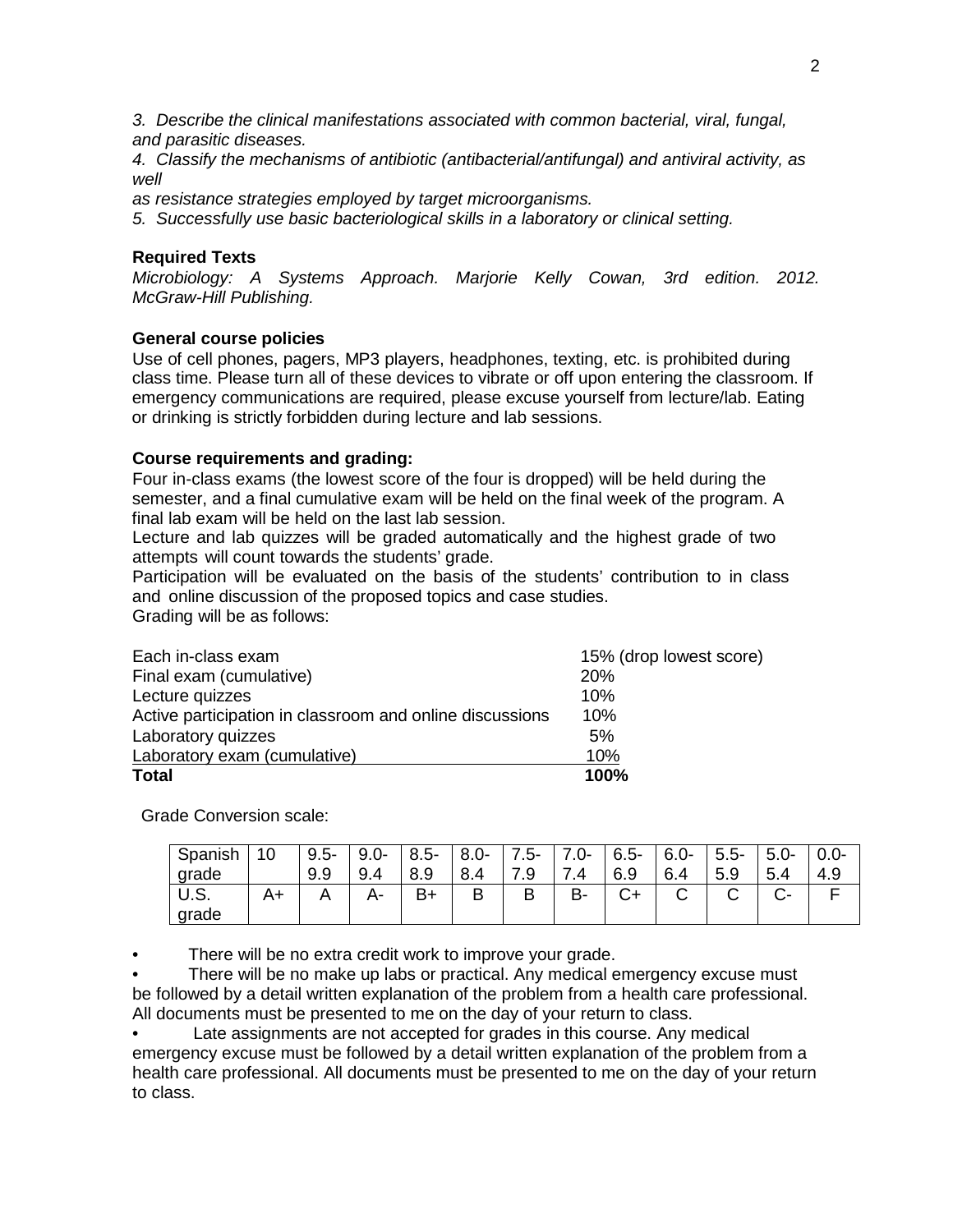Exams missed due to an excused (medical) absence must be made up within a week of returning to classes.

It is each student's responsibility to be informed of exam dates, paper due dates, required course activities, etc. before making any travel plans during the semester.

#### **Attendance and punctuality**

Attendance is mandatory. More than 3 unexcused absences will result in the lowering of the final grade. 6 unexcused absences will result in a failing grade in the course. Punctuality is required – lateness will be penalized by 0.5 (over 15 min) or 1 absence (over 30 min).

#### **Missed or Late Work**

All homework assignments will be due by the prescribed dates. Incomplete or late homework may receive no credit. A single opportunity for making up up to two missed assignments will be provided at the end of the semester. Exams missed due to an excused (medical) absence must be made up within a week of returning to classes. Exams missed due to unexcused absence will not be made up. It is each student's responsibility to be informed of exam dates, paper due dates, required course activities, etc. before making any travel plans during the semester.

#### **Academic Dishonesty**

Academic integrity is a guiding principle for all academic activity at Pablo de Olavide University. Cheating on exams and plagiarism (which includes copying from the internet) are clear violations of academic honesty. A student is guilty of plagiarism when he or she presents another person's intellectual property as his or her own. The penalty for plagiarism and cheating is a failing grade for the assignment/exam and a failing grade for the course. Avoid plagiarism by citing sources properly (using footnotes or endnotes and a bibliography).

#### **Students with Disabilities**

If you have a disability that requires special academic accommodation, please speak to your professor within the first three (3) weeks of the semester in order to discuss any adjustments. It is the student's responsibility to provide the International Center with documentation confirming the disability and the accommodations required (if you have provided this to your study abroad organization, they have most likely informed the International Center already but please confirm).

#### **Behavior Policy**

Students are expected to show integrity and act in a professional and respectful manner at all times. A student's attitude in class may influence his/her participation grade. The professor has a right to ask a student to leave the classroom if the student is unruly or appears intoxicated. If a student is asked to leave the classroom, that day will count as an absence regardless of how long the student has been in class.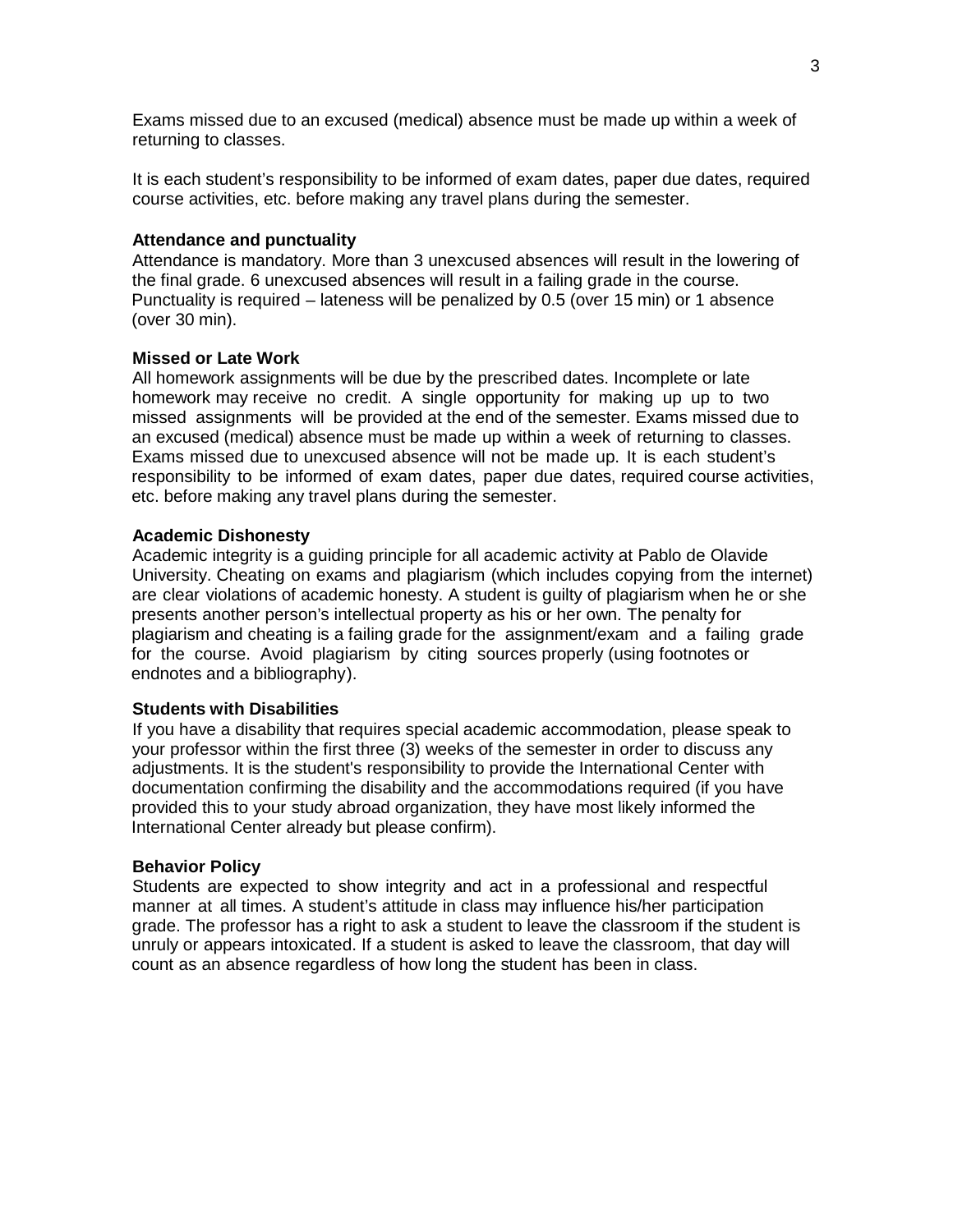# **Class schedule and calendar**

## **Lecture sessions**

| Wee<br>k         | Day of the<br>week | <b>Date</b>          | Lecture<br>#   | <b>Topic</b>                                                              | <b>Textboo</b><br>k            |
|------------------|--------------------|----------------------|----------------|---------------------------------------------------------------------------|--------------------------------|
| 1                | Wednesday          | 14-sep               | 1              | Main themes of Microbiology                                               | 1                              |
| $\overline{2}$   | <b>Monday</b>      | 19-sep               | $\overline{2}$ | Methods for studying microorganisms                                       | 3                              |
|                  | Wednesday          | 21-sep               | 3              | The Bacteria and Archaea (I)                                              | $\overline{4}$                 |
| 3                | <b>Monday</b>      | 26-sep               | $\overline{4}$ | The Bacteria and Archaea (II)                                             | $\overline{4}$                 |
|                  | Wednesday          | 28-sep               | 5              | Eukaryotic cells and microorganisms                                       | 5                              |
| 4                | <b>Monday</b>      | 03-oct               | 6              | <b>EXAMI</b>                                                              | 1 to $5$                       |
|                  | Wednesday          | $05$ -oct            | $\overline{7}$ | An introduction to the viruses                                            | 6                              |
| 5                | <b>Monday</b>      | $10$ -oct            | 8              | Microbial nutrition, ecology and growth                                   | $\overline{7}$                 |
|                  | Wednesday          | $12$ -oct            | $\blacksquare$ | Holiday. No lecture                                                       |                                |
| $6\phantom{1}6$  | <b>Monday</b>      | $17$ -oct            | 9              | Microbial metabolism (I)                                                  | 8                              |
|                  | Wednesday          | $19$ -oct            | 10             | Microbial metabolism (II)                                                 | 8                              |
| $\overline{7}$   | Monday             | $24$ -oct            | 11             | Microbial genetics                                                        | 9                              |
|                  | Wednesday          | $26$ -oct            | 12             | <b>EXAM II</b>                                                            | 7 to 9                         |
| 8                | <b>Monday</b>      | 31oct                | 13             | Physical and chemical control of microbes                                 | 1                              |
|                  | Wednesday          | 02-nov               | 14             | Elements of chemotherapy                                                  | $\mathbf{1}$                   |
| $\boldsymbol{9}$ | <b>Monday</b>      | 07-nov               | 15             | Microbe-human interactions                                                | $\mathbf{1}$                   |
|                  | Wednesday          | 09-nov               | 16             | Host defenses I: non-specific defenses                                    | 1                              |
| 10               | <b>Monday</b>      | 14-nov               | 17             | Host defenses II: specific immunity and<br>immunization                   | 1                              |
|                  | Wednesday          | $\overline{16}$ -nov | 18             | <b>EXAM III</b>                                                           | 11 to 15                       |
| 11               | Monday             | $21 - nov$           | 19             | Infectious diseases affecting the skin and<br>eyes                        | 1<br>$\circ$                   |
|                  | Wednesday          | $23 - nov$           | 20             | Infectious diseases affecting nervous<br>system                           | $\mathbf{1}$<br>$\Omega$       |
| 12               | <b>Monday</b>      | $28 - nov$           | 21             | Infectious diseases affecting the<br>cardiovascular and lymphatic systems | $\overline{2}$<br>$\Omega$     |
|                  | Wednesday          | $30 - nov$           | 22             | Infectious diseases affecting the respiratory<br>system                   | $\overline{2}$<br>4            |
| 13               | <b>Monday</b>      | 05-dic               | 23             | Infectious diseases affecting the<br>gastrointestinal tract               | $\overline{c}$<br><sub>2</sub> |
|                  | Wednesday          | 07-dic               | 24             | Infectious diseases affecting the<br>genitourinary system                 | $\overline{2}$<br><sup>o</sup> |
| 14               | <b>Monday</b>      | 12-dic               | 25             | <b>EXAM IV</b>                                                            | 18 to 23                       |
|                  | Wednesday          | 14-dic               | 26             | Final review session                                                      |                                |